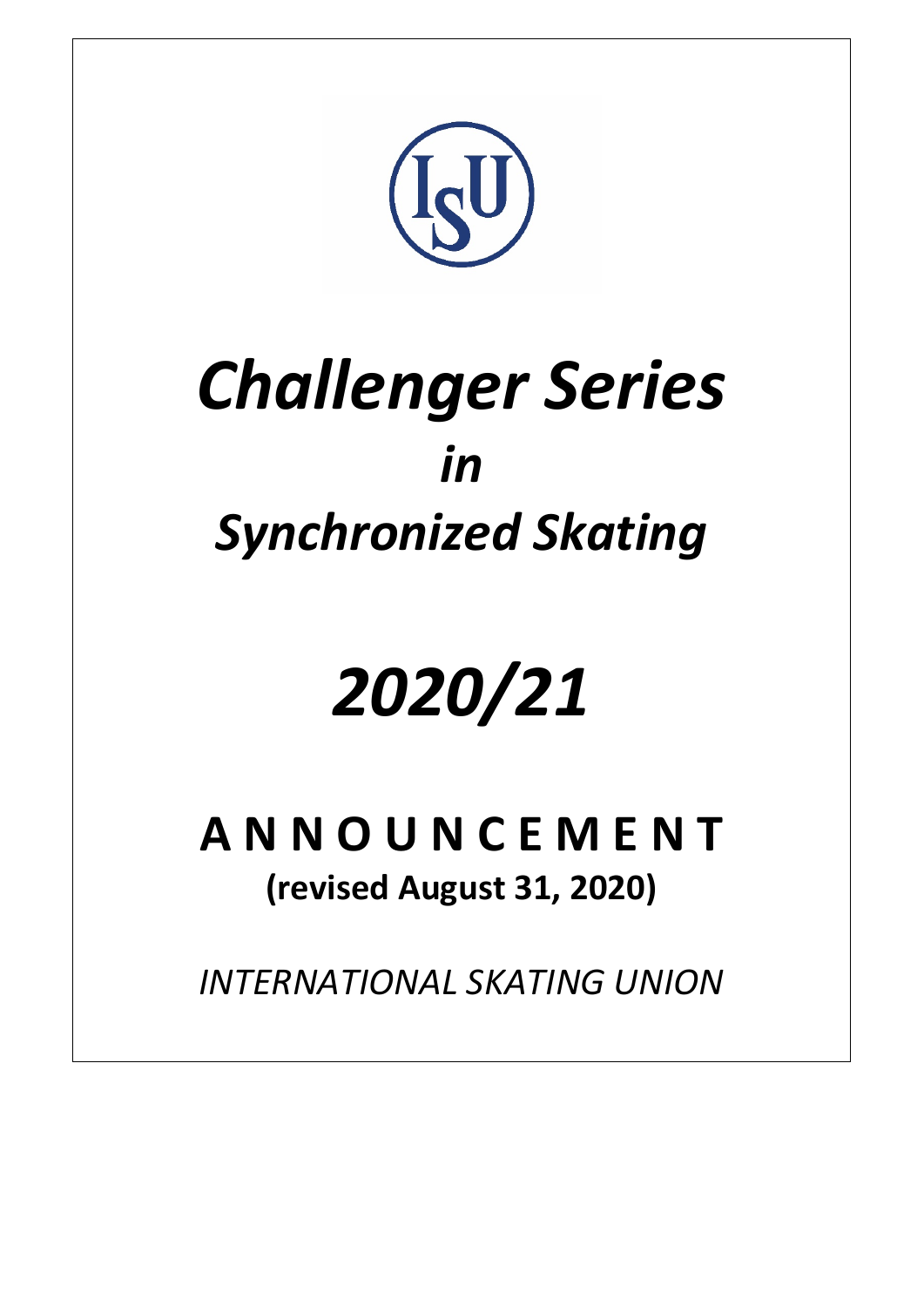# **1. GENERAL**

The Challenger Series Synchronized Skating is a series of International Synchronized Skating Competitions financially supported by the ISU.

Since last season, the ISU Council agreed to financially support a restricted group of identified ISU Members traditionally staging International Synchronized Skating Competitions in Europe being part of the ISU Event Calendar and new International Synchronized Skating Competitions in Asia and in the North America.

The objective is to ensure the proper and consistent organization and conduct of up to five (5) International Competitions linked together within the Challenger Series Synchronized Skating giving adequate opportunities for many Teams to compete at the international level and earn World Standing Points and to get prepared for competing at the ISU Championships; as well to increase the opportunity for Officials to officiate at an international level.

The five (5) events selected to be part of the ISU Challenger Series in Synchronized Skating for the 2020/21 season are:

| Date            | <b>Competition</b>                           | <b>Place</b>   |
|-----------------|----------------------------------------------|----------------|
| 04-05 Dec. 2020 | Asia Trophy 2020 cancelled                   | Hong Kong, HKG |
| 10-13 Dec. 2020 | Galifornia Gup 2020 cancelled<br>Irvine, USA |                |
| 17-19 Dec. 2020 | Hevelius Cup 2020                            | Gdansk, POL    |
| 14-17 Jan. 2021 | Marie Lundmark Trophy 2021<br>Turku, FIN     |                |
| 21-23 Jan. 2020 | Mozartcup 2021<br>Salzburg, AUT              |                |

**This information is subject to a timely normalization of the coronavirus situation allowing the safe organization of ice skating events this season. While the Challenger Series in Synchronized Skating events remain the property of the organizing ISU Members who remain the key decision makers for those events, the ISU is closely monitoring the respective developments with the expectation and hope that the situation will be restored to normal as quickly as possible. The ISU will inform ISU Members in case of any development or related ISU recommendations and/or decision.**

#### **2. MINIMUM REQUIREMENTS**

To be considered for the Challenger Series Synchronized Skating, the competition must have at least a minimum of entries per categories. The minimum number of entries per categories is as follows:

#### **• Junior / Senior Teams: minimum of five (5) entries each, from at least four (4) ISU Members**

Each competition must strictly comply with the ISU Constitution, General and Special Regulations and Technical Rules 2018, in particular but not limited to the current Rules in the ISU Constitution and General Regulations 2018 and the Special Regulations and Technical Rules Synchronized Skating 2018.

#### **3. ENTRIES**

#### **3.1 Participation**

Participation is open to all Teams of ISU Members, who are eligible for International "Junior" and "Senior" Competitions by age (Rule 108) and by citizenship (Rule 109), and entered through the respective ISU Member. Due to the Covid-19 pandemic and related travel restrictions, no maximum entries number per ISU Member shall apply

There is a limitation for the Teams to two (2) participations in the events of the Challenger Series in Synchronized Skating. If a Team does not complete an event after initially drawn for starting order of the Short Program due to any circumstances, such an event will count as one (1) participation in the Challenger Series.

The entry deadline for each event should be **not later than 21 days but at the earliest 30 days prior** to the first official practice day. The exact entry deadlines of the respective event within the Challenger Series in Synchronized Skating will be outlined in the individual event announcements. Late entries must have the approval of the ISU Vice President Figure Skating.

Teams, who enter an event of the Challenger Series in Synchronized Skating and withdraw from that event after the entry deadline but before the initial starting order draw without giving a significant reason (injury/illness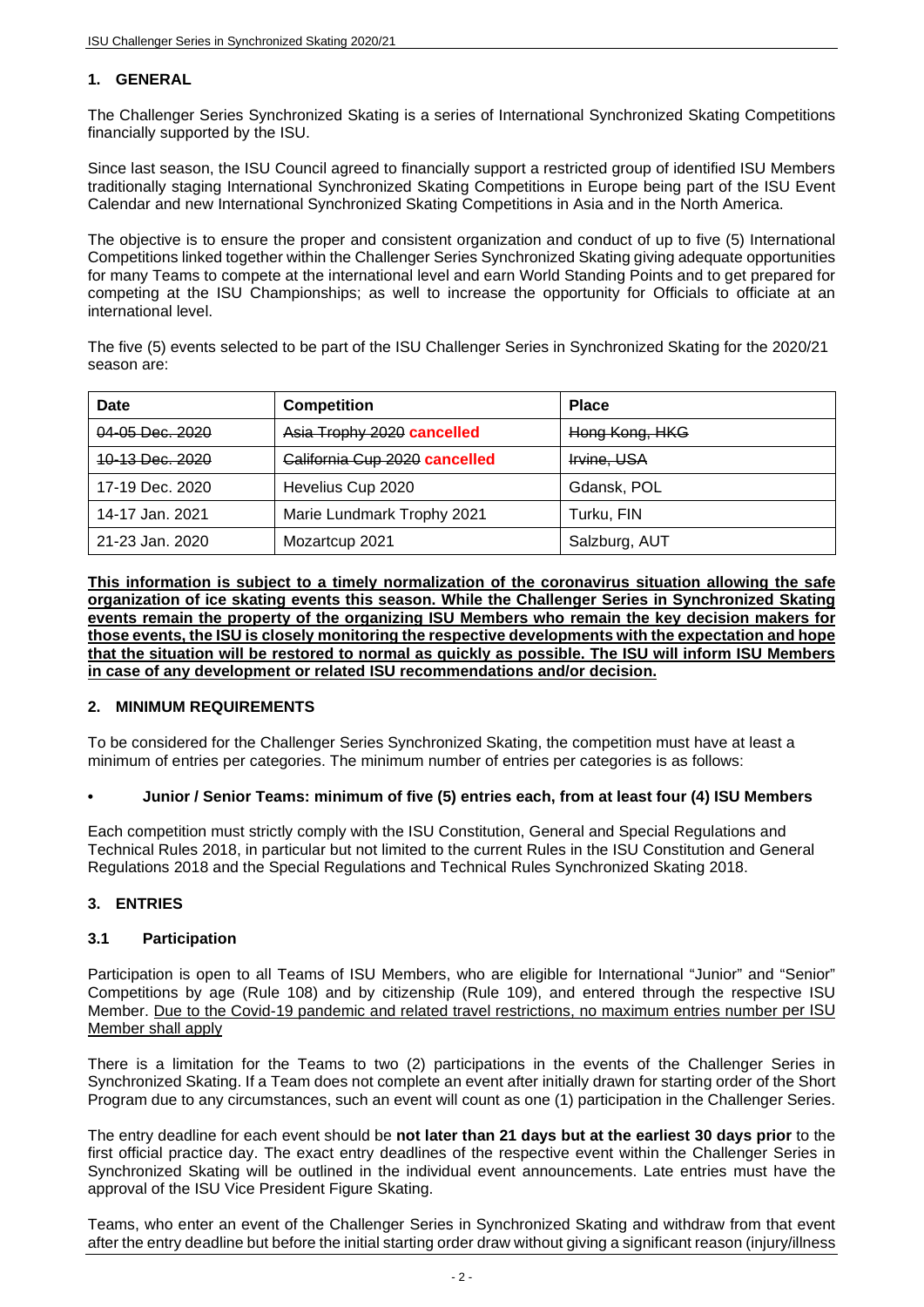or other circumstances), may enter another event of the Challenger Series in Synchronized Skating of the same season only after having sent an acceptable explanation of the reason for their withdrawal to the Vice President Figure Skating who will decide upon the entry on a case by case basis, and the ISU Secretariat.

#### **3.2 Entry Fees**

Entry fees for participation is at the discretion of the organizing ISU Member and must be communicated in the individual announcement.

# **4. TECHNICAL DATA**

| <b>JUNIOR</b> | Short Program       | Duration: 2 minutes and 50 seconds, but may be less,                                                                                                                                                                                                                       |
|---------------|---------------------|----------------------------------------------------------------------------------------------------------------------------------------------------------------------------------------------------------------------------------------------------------------------------|
|               |                     | The General Short Program Elements and requirements are<br>listed in Rule 991, paragraphs 1 a), 2 and 3, Rule 992,<br>paragraphs 1 a), 2 and 3 a). The Short Program Elements and<br>Requirements to be skated for Season 2020/21 are listed in ISU<br>Communication 2236. |
|               | <b>Free Skating</b> | Duration: 3 minutes and 30 seconds +/- 10 seconds                                                                                                                                                                                                                          |
|               |                     | The Well Balanced Program Requirements are listed in Rule<br>991, paragraphs 1 b), 2 and 4, Rule 992, paragraph 1 b), 2 and<br>3c). The Free Skating Elements and Requirements to be skated<br>for Season 2020/21 are listed in ISU Communication 2236.                    |
| <b>SENIOR</b> | Short Program       | Duration: 2 minutes and 50 seconds, but may be less,                                                                                                                                                                                                                       |
|               |                     | The General Short Program Elements and requirements are<br>listed in Rule 991, paragraphs 1 a), 2 and 3, Rule 992,<br>paragraphs 1 a), 2 and 3 a). The Short Program Elements and<br>Requirements to be skated for Season 2020/21 are listed in ISU<br>Communication 2236. |
|               | Free Skating        | Duration: 4 minutes +/- 10 seconds                                                                                                                                                                                                                                         |
|               |                     | The Well Balanced Program Requirements are listed in Rule<br>991, paragraphs 1 b), 2 and 4, Rule 992, paragraph 1 b), 2 and<br>3 c). The Free Skating Elements and Requirements to be skated<br>for Season 2020/21 are listed in ISU Communication 2236.                   |

#### **5. RESULTS**

The marking system (ISU Judging System) as described in ISU Special Regulations & Technical Rules Synchronized Skating 2018, Rule 842 and Rule 843 (Determination and publication of results) will be used.

#### **6. DRAWS**

The Draws for the starting order must follow the ISU Rule 970. The initial draw for the starting order of the Short Program may only commence on the day prior to the first competition day of the respective ISU Challenger Series in Synchronized Skating event. No electronic Draws can be done in advance.

The starting order for the Free Skating should be conducted as outlined in ISU Rule 970, Paragraph 2.

# **7. PRACTICES**

Practice sessions must be offered to the participants of the Challenger Series in Synchronized Skating categories allowing enough time for the Teams to complete their programs at least once in the main arena using their competition music prior to the competition. Priority for practice sessions need to be given to the Challenger Series in Synchronized Skating categories (Junior and Senior) in case there are other categories (i.e. Novices) also taking part at the site of the Challenger Series in Synchronized Skating event.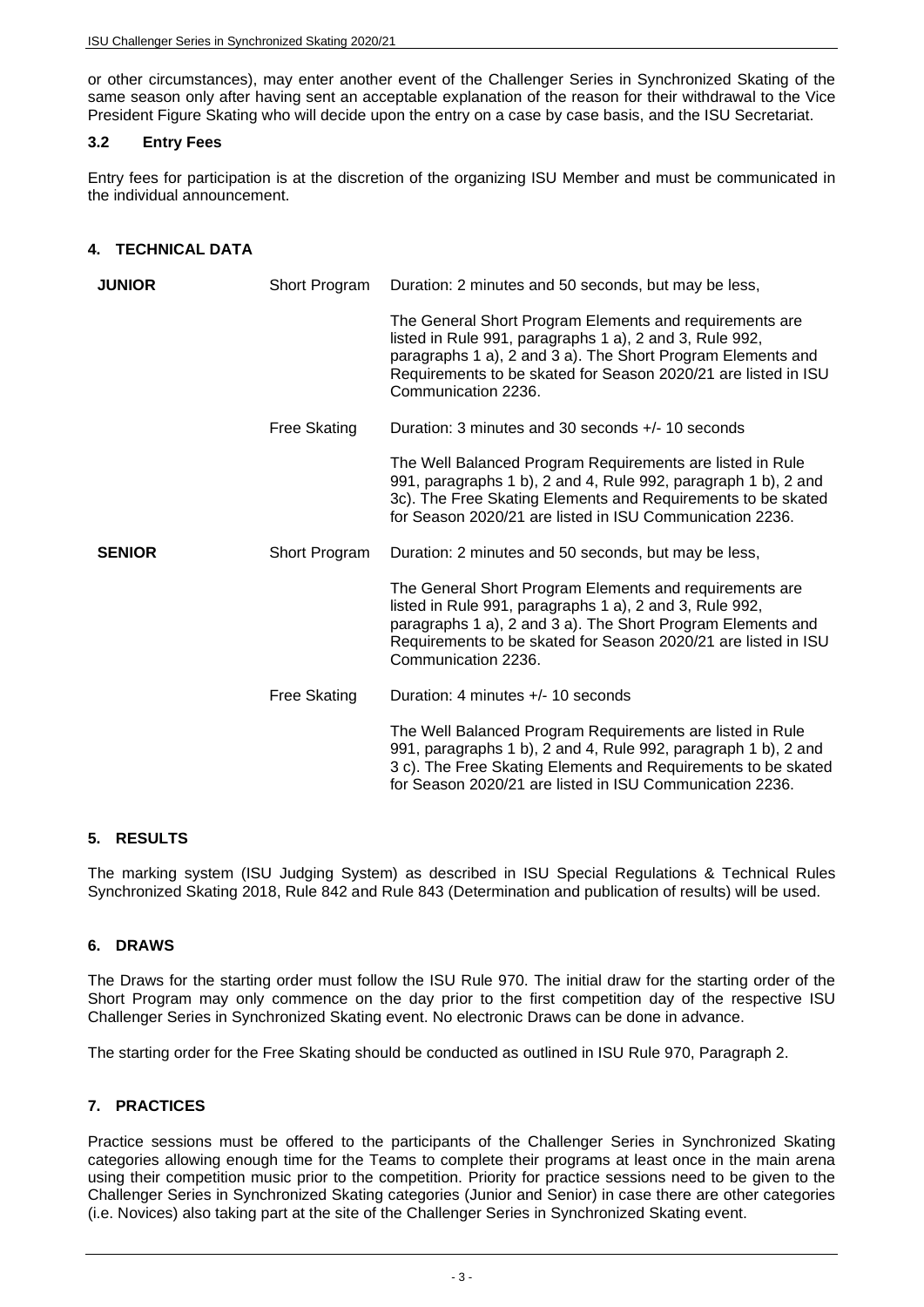# **8. EVENT OFFICIALS AND COMPOSITION OF THE PANEL OF JUDGES**

# **8.1 Appointment of Event Officials as per ISU Regulations**

Following the principles of Rule 910, paragraph 5 a) of the ISU Special Regulations and Technical Rules Synchronized Skating 2018, the members of each individual Technical Panel (Technical Controller and the Technical Specialists) must not be from the same ISU Member. The Technical Panel members must have the qualification of "ISU", however one (1) of the three (3) members may have the qualification "International".

The Referee must have at least the qualification "International" and can be of the same ISU Member as one (1) member of the Technical Panel (Technical Controller and Technical Specialists).

The Data Operator and the Replay Operator must have the qualification of at least "International".

No exception can be granted with respect to the above-mentioned composition of the Technical Panels and the qualification of the Referees and Data & Replay Operators.

The Technical Panel members, the Referee and the Data and Replay Operators of International Competitions included in the Challenger Series in Synchronized Skating must be proposed by the respective ISU organizing Member to the ISU Secretariat **latest 45 days prior to the first day of the competition**. Based on the information received and further to internal ISU consultations, involving possible changes as necessary to comply with the above-mentioned minimum requirements, the ISU Vice President Figure Skating will decide upon the final appointments of the above-mentioned Event Officials. The respective organizing ISU Member will be informed through the ISU Secretariat and must inform the participating ISU Members accordingly.

Any subsequent changes due to the non-availability of previously appointed Technical Panel members, the Referees and the Data & Replay Operators must be announced by the organizing ISU Member to the ISU Vice President Figure Skating with copy to the ISU Secretariat. If such changes to be approved by the ISU Vice President Figure Skating would not be in line with the above-mentioned minimum requirements, the concerned organizing ISU Members will be notified through the ISU Secretariat for possible adjustments.

If ultimately the organizing Member is unable to apply the necessary adjustments and the final appointments of the above-mentioned Event Officials would not meet the above-mentioned minimum requirements and have an impact on the status of the concerned International Competition as an event of the Challenger Series in Synchronized Skating and consequently on the ISU World Standing Points and/or the validity of the Minimum Total Technical Scores, then the concerned organizing ISU Member will be informed accordingly through the ISU Secretariat. The organizing ISU Member must immediately inform the participating ISU Members accordingly.

# **8.2 Panel of Judges**

The panel of Judges must include at least seven (7) Judges, all from different ISU Members. In exceptional cases the minimum of six (6) Judges per panel may be authorized by the ISU Vice President Figure Skating. The qualification of the Judges must be at least "International".

The panel of Judges must be submitted to the ISU Secretariat latest **seven (7) days before the first day of the competition** for reviewal and approval.

#### **8.3 Officials Remuneration**

The Judges, the Referees, the Technical Controllers, the Technical Specialists and the Data & Replay Operators officiating in the Challenger Series in Synchronized Skating categories (Junior and Senior) of the event will, at the expense of the organizing ISU Member, receive pocket money of CHF 200.00 or the equivalent in the local currency.

# **8.4 Expenses**

The Organizing Committee will provide and cover the expenses for rooms and meals for all Referees, the Technical Controllers, the Technical Specialist, the Data and Replay Operators and Judges participating from dinner the day prior to the first practice day and ending with lunch the day after the Exhibition (if applicable) or the last Round Table Discussion, whichever is later.

The Organizing Committee will cover the costs for travel expenses for all Referees, the Technical Controllers, the Technical Specialist, the Data and Replay Operators.